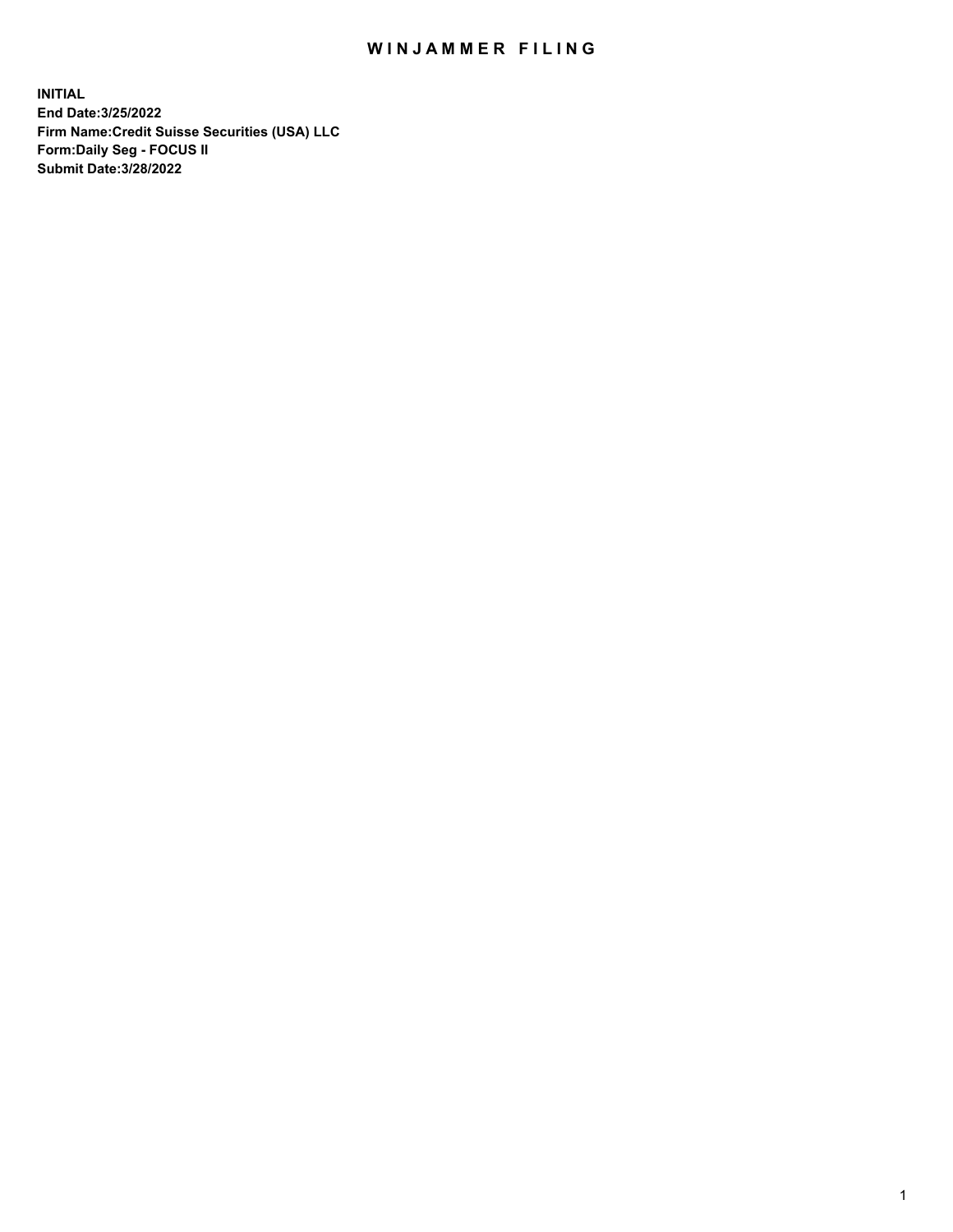**INITIAL End Date:3/25/2022** 

## **Firm Name:Credit Suisse Securities (USA) LLC Form:Daily Seg - FOCUS II Submit Date:3/28/2022**

## **Daily Segregation - Cover Page**

| Name of Company                                                                                                              | <b>Credit Suisse Securities (USA)</b><br><u>LLC</u> |
|------------------------------------------------------------------------------------------------------------------------------|-----------------------------------------------------|
| <b>Contact Name</b>                                                                                                          | <b>Alexander Baptiste</b>                           |
| <b>Contact Phone Number</b>                                                                                                  | 919-994-6223                                        |
| <b>Contact Email Address</b>                                                                                                 | alexander.baptiste@credit-suiss<br>e.com            |
| FCM's Customer Segregated Funds Residual Interest Target (choose one):                                                       |                                                     |
| a. Minimum dollar amount: ; or                                                                                               |                                                     |
| b. Minimum percentage of customer segregated funds required:% ; or                                                           | $\frac{0}{\frac{5}{0}}$                             |
| c. Dollar amount range between: and; or                                                                                      |                                                     |
| d. Percentage range of customer segregated funds required between:% and%.                                                    | 0 <sub>0</sub>                                      |
| FCM's Customer Secured Amount Funds Residual Interest Target (choose one):                                                   |                                                     |
| a. Minimum dollar amount: ; or                                                                                               | $\frac{0}{5}$                                       |
| b. Minimum percentage of customer secured funds required:% ; or                                                              |                                                     |
| c. Dollar amount range between: and; or                                                                                      | $\underline{0} \underline{0}$                       |
| d. Percentage range of customer secured funds required between: % and %.                                                     | 0 <sub>0</sub>                                      |
| FCM's Cleared Swaps Customer Collateral Residual Interest Target (choose one):                                               |                                                     |
| a. Minimum dollar amount: ; or                                                                                               | $\frac{0}{5}$                                       |
| b. Minimum percentage of cleared swaps customer collateral required:% ; or                                                   |                                                     |
| c. Dollar amount range between: and; or<br>d. Percentage range of cleared swaps customer collateral required between:% and%. | 0 <sub>0</sub>                                      |
|                                                                                                                              | 0 <sub>0</sub>                                      |

Attach supporting documents CH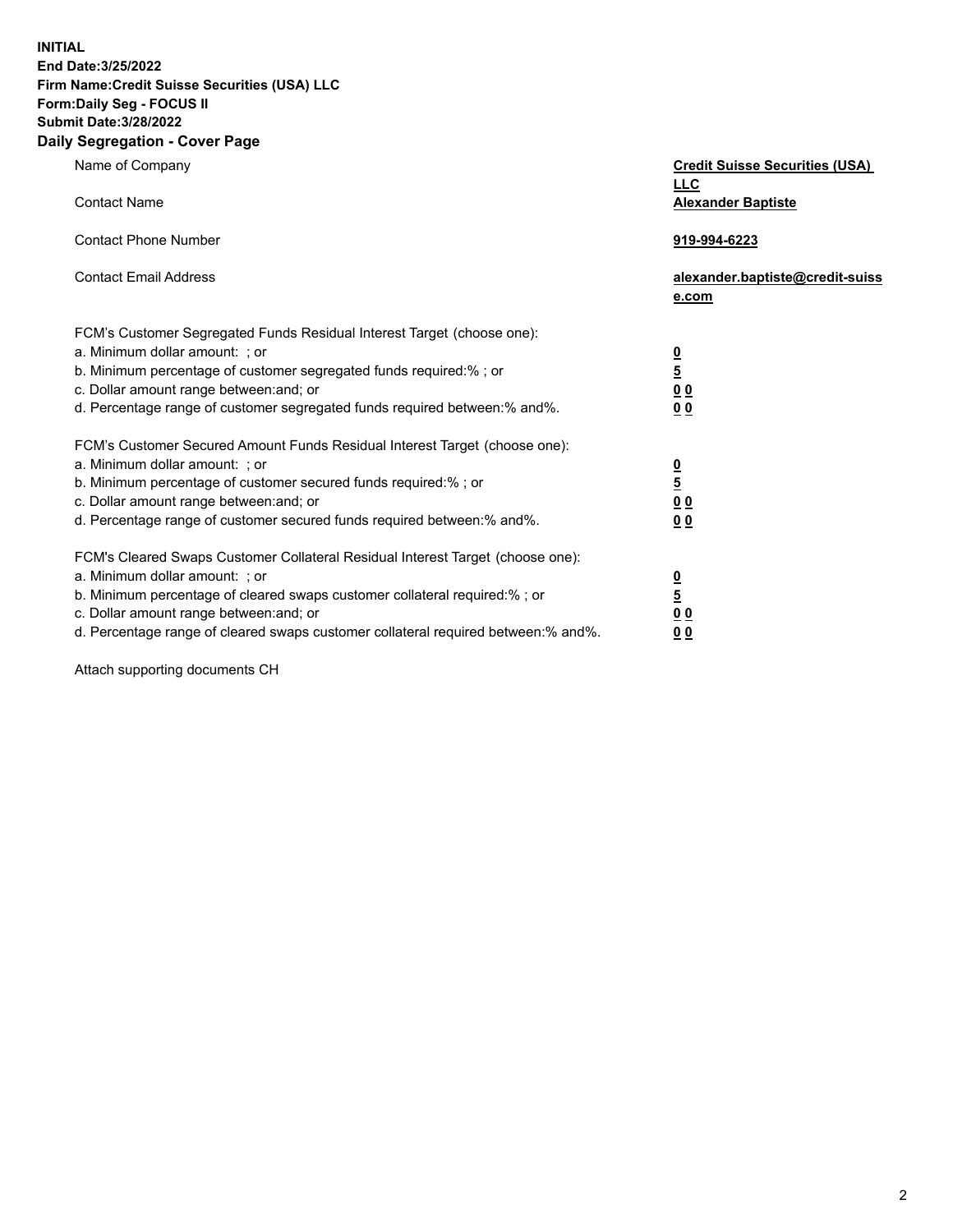**INITIAL End Date:3/25/2022 Firm Name:Credit Suisse Securities (USA) LLC Form:Daily Seg - FOCUS II Submit Date:3/28/2022**

## **Daily Segregation - Secured Amounts**

|     | Foreign Futures and Foreign Options Secured Amounts                                         |                                   |
|-----|---------------------------------------------------------------------------------------------|-----------------------------------|
|     | Amount required to be set aside pursuant to law, rule or regulation of a foreign            | $0$ [7305]                        |
|     | government or a rule of a self-regulatory organization authorized thereunder                |                                   |
| 1.  | Net ledger balance - Foreign Futures and Foreign Option Trading - All Customers             |                                   |
|     | A. Cash                                                                                     | 3,122,053,932 [7315]              |
|     | B. Securities (at market)                                                                   | 29,950,842 [7317]                 |
| 2.  | Net unrealized profit (loss) in open futures contracts traded on a foreign board of trade   | -1,365,766,361 [7325]             |
| 3.  | Exchange traded options                                                                     |                                   |
|     | a. Market value of open option contracts purchased on a foreign board of trade              | 11,797,413 [7335]                 |
|     | b. Market value of open contracts granted (sold) on a foreign board of trade                | $0$ [7337]                        |
| 4.  | Net equity (deficit) (add lines 1. 2. and 3.)                                               | 1,798,035,826 [7345]              |
| 5.  | Account liquidating to a deficit and account with a debit balances - gross amount           | 208,437,354 [7351]                |
|     | Less: amount offset by customer owned securities                                            | -208,364,554 [7352] 72,800 [7354] |
| 6.  | Amount required to be set aside as the secured amount - Net Liquidating Equity              | 1,798,108,626 [7355]              |
|     | Method (add lines 4 and 5)                                                                  |                                   |
| 7.  | Greater of amount required to be set aside pursuant to foreign jurisdiction (above) or line | 1,798,108,626 [7360]              |
|     | 6.                                                                                          |                                   |
|     | FUNDS DEPOSITED IN SEPARATE REGULATION 30.7 ACCOUNTS                                        |                                   |
| 1.  | Cash in banks                                                                               |                                   |
|     | A. Banks located in the United States                                                       | 17,299,983 [7500]                 |
|     | B. Other banks qualified under Regulation 30.7                                              | 433,827,523 [7520] 451,127,506    |
|     |                                                                                             | [7530]                            |
| 2.  | Securities                                                                                  |                                   |
|     | A. In safekeeping with banks located in the United States                                   | 29,950,842 [7540]                 |
|     | B. In safekeeping with other banks qualified under Regulation 30.7                          | 0 [7560] 29,950,842 [7570]        |
| 3.  | Equities with registered futures commission merchants                                       |                                   |
|     | A. Cash                                                                                     | $0$ [7580]                        |
|     | <b>B.</b> Securities                                                                        | $0$ [7590]                        |
|     | C. Unrealized gain (loss) on open futures contracts                                         | $0$ [7600]                        |
|     | D. Value of long option contracts                                                           | $0$ [7610]                        |
|     | E. Value of short option contracts                                                          | 0 [7615] 0 [7620]                 |
| 4.  | Amounts held by clearing organizations of foreign boards of trade                           |                                   |
|     | A. Cash                                                                                     | $0$ [7640]                        |
|     | <b>B.</b> Securities                                                                        | $0$ [7650]                        |
|     | C. Amount due to (from) clearing organization - daily variation                             | $0$ [7660]                        |
|     | D. Value of long option contracts                                                           | $0$ [7670]                        |
|     | E. Value of short option contracts                                                          | 0 [7675] 0 [7680]                 |
| 5.  | Amounts held by members of foreign boards of trade                                          |                                   |
|     | A. Cash                                                                                     | 3,142,029,811 [7700]              |
|     | <b>B.</b> Securities                                                                        | $0$ [7710]                        |
|     | C. Unrealized gain (loss) on open futures contracts                                         | $-1,457,055,308$ [7720]           |
|     | D. Value of long option contracts                                                           | 11,797,413 [7730]                 |
|     | E. Value of short option contracts                                                          | 0 [7735] 1,696,771,916 [7740]     |
| 6.  | Amounts with other depositories designated by a foreign board of trade                      | 0 [7760]                          |
| 7.  | Segregated funds on hand                                                                    | $0$ [7765]                        |
| 8.  | Total funds in separate section 30.7 accounts                                               | 2,177,850,264 [7770]              |
| 9.  | Excess (deficiency) Set Aside for Secured Amount (subtract line 7 Secured Statement         | 379,741,638 [7380]                |
|     | Page 1 from Line 8)                                                                         |                                   |
| 10. | Management Target Amount for Excess funds in separate section 30.7 accounts                 | 89,905,431 [7780]                 |

11. Excess (deficiency) funds in separate 30.7 accounts over (under) Management Target **289,836,207** [7785]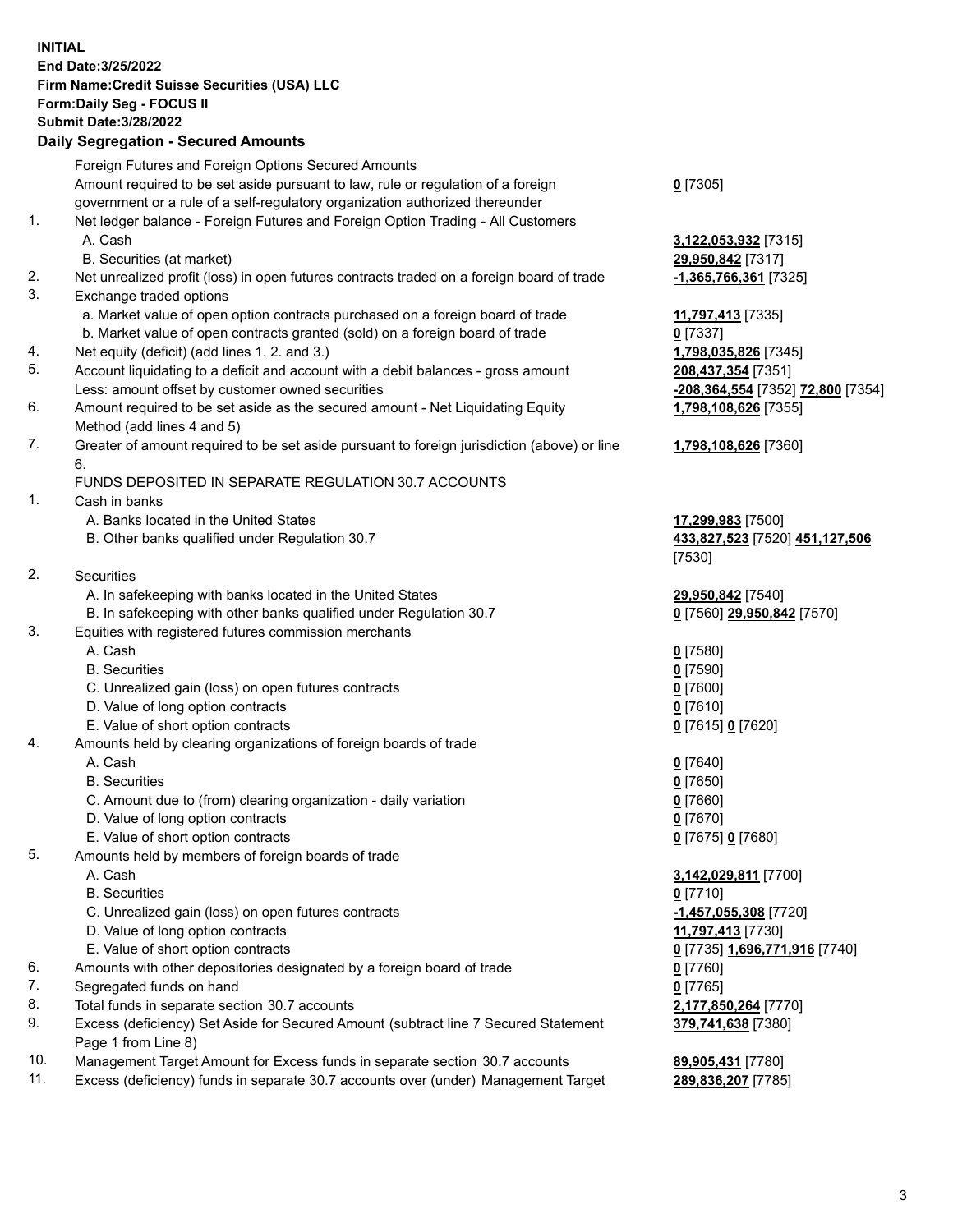**INITIAL End Date:3/25/2022 Firm Name:Credit Suisse Securities (USA) LLC Form:Daily Seg - FOCUS II Submit Date:3/28/2022 Daily Segregation - Segregation Statement** SEGREGATION REQUIREMENTS(Section 4d(2) of the CEAct) 1. Net ledger balance A. Cash **1,050,810,048** [7010] B. Securities (at market) **396,361,887** [7020] 2. Net unrealized profit (loss) in open futures contracts traded on a contract market **-87,636,574** [7030] 3. Exchange traded options A. Add market value of open option contracts purchased on a contract market **104,993,327** [7032] B. Deduct market value of open option contracts granted (sold) on a contract market **-81,736,868** [7033] 4. Net equity (deficit) (add lines 1, 2 and 3) **1,382,791,820** [7040] 5. Accounts liquidating to a deficit and accounts with debit balances - gross amount **76,993,410** [7045] Less: amount offset by customer securities **-76,911,679** [7047] **81,731** [7050] 6. Amount required to be segregated (add lines 4 and 5) **1,382,873,551** [7060] FUNDS IN SEGREGATED ACCOUNTS 7. Deposited in segregated funds bank accounts A. Cash **305,957,184** [7070] B. Securities representing investments of customers' funds (at market) **0** [7080] C. Securities held for particular customers or option customers in lieu of cash (at market) **368,595,090** [7090] 8. Margins on deposit with derivatives clearing organizations of contract markets A. Cash **837,105,640** [7100] B. Securities representing investments of customers' funds (at market) **0** [7110] C. Securities held for particular customers or option customers in lieu of cash (at market) **27,766,797** [7120] 9. Net settlement from (to) derivatives clearing organizations of contract markets **-2,929,911** [7130] 10. Exchange traded options A. Value of open long option contracts **104,993,327** [7132] B. Value of open short option contracts **-81,736,868** [7133] 11. Net equities with other FCMs A. Net liquidating equity **158,278** [7140] B. Securities representing investments of customers' funds (at market) **0** [7160] C. Securities held for particular customers or option customers in lieu of cash (at market) **0** [7170] 12. Segregated funds on hand **0** [7150] 13. Total amount in segregation (add lines 7 through 12) **1,559,909,537** [7180] 14. Excess (deficiency) funds in segregation (subtract line 6 from line 13) **177,035,986** [7190] 15. Management Target Amount for Excess funds in segregation **69,143,678** [7194] **107,892,308** [7198]

16. Excess (deficiency) funds in segregation over (under) Management Target Amount Excess